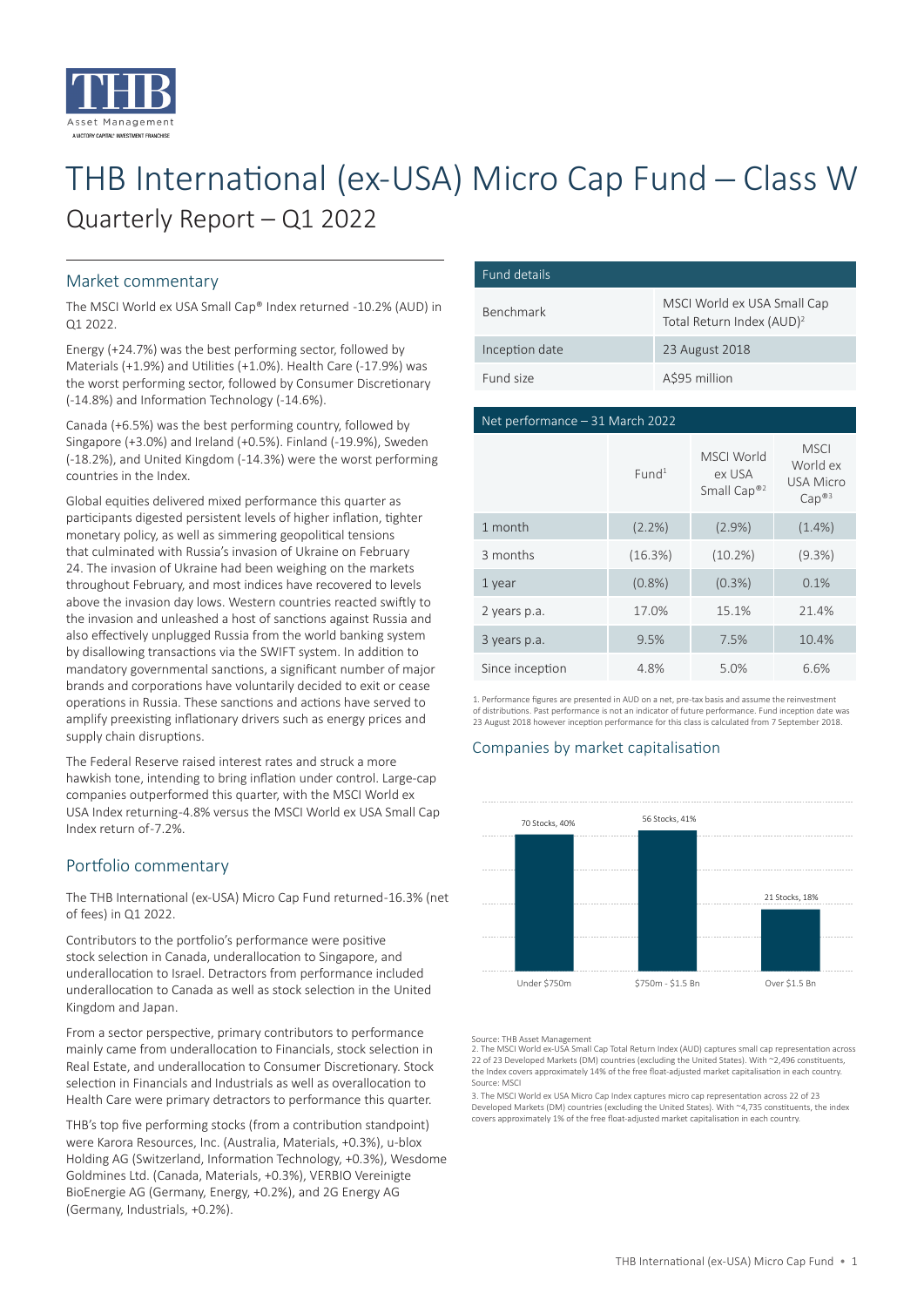# Portfolio commentary (continued)

The bottom five performing stocks (from a contribution standpoint) were Esker SA (France, Information Technology, -0.6%), Kainos Group PLC (United Kingdom, Information Technology, -0.5%), Basler AG (Germany, Information Technology, -0.5%), Eckert & Ziegler Strahlenund Medizintechnik AG (Germany, Health Care, -0.5%), and Kardex Holding AG (Switzerland, Industrials, -0.4%).

We may look back on the invasion of Ukraine as a time marker when a new geopolitical and economic era began. In the short span of a few weeks, seismic geopolitical changes have taken place which will have a sizable impact on global economies, industries, and markets for years to come.

#### *Globalisation as we knew it ends*

Years of Western countries' appeasement and ignorance regarding the issues surrounding questionable trading partners and practices likely peaked with the invasion of Ukraine. The revanchist tendencies of Mr. Putin set in motion changes that were hard to imagine a month prior. With a single action, he has united NATO and the EU, ended decades of Swiss neutrality, doubled the German defense budget, severely damaged and isolated the Russian economy for years to come, united the US Democrats and Republicans in their common support for Ukraine, and managed to possibly damage his "no limits" friendship with China.

The next era of globalisation will likely encompass trading blocs and regions versus full global integration. Countries will value selfsufficiency above other considerations and trade primarily with countries with shared values and politics. Looking inward (versus outward to low-cost manufacturing locations) will likely be a longterm positive shift for domestic workers and industries.

#### *Inflation will not be homogenous*

Inflation will not be homogenous across all goods, services, and wages. Unexpected winners and losers will emerge as secondary effects ripple through the economy and difficult-to-predict adaptations occur. Inflation is a point-to-point metric capturing shorter term (12-month to 18-month) directional changes. This is of course important, but sometimes misses the longer-term backdrop. Certain prices and wage groups have experienced a decade-plus of flat to declining movement. The recent "spikes" may be partially caused by current events but are also reflective of the secular declines witnessed during the prior periods. As the new era in geopolitics is ushered in, previous inflation trends may change and not reverse so quickly.

Globalisation was a key deflationary factor in the global economy, creating its own set of countries, industries, and companies which experienced significant benefits as globalisation roared ahead. One group that did not win during the globalisation was domestic factory workers in many developed markets. As jobs were lost to low-cost countries, workers lost any expectation of wage increases. Jobs were scarce and workers were plentiful, allowing corporations to keep wages consistently flat during a fairly strong economic period.

As peak globalisation occurs, many companies are aiming to shore up complex supply chains and move production back onshore. Such simultaneous actions by varying groups of industries are increasing the demand for this cohort of workers in an already tight labor market. Due to the secular nature of changes taking place, the recent increase in wages may not recede as quickly as anticipated.

Inflationary effects on certain goods will surely recede. The laws of supply and demand still hold true, and producers will move to take advantage of sharply higher prices with increased supply.

Additionally, the rate of price change for certain goods will moderate slowing overall inflation. This relationship breaks down when multiple forces inhibit the anticipated supply response, as we are currently experiencing with the global energy markets.

# *En-flation*

Hydrocarbons impact many aspects of our economy, and rising oil and gas prices will make controlling inflation even more difficult. The breadth of energy's impact on our economy makes taming overall inflation very challenging. Factories run on energy, and hydrocarbons are a key raw material in many products we use each day. Additionally, labour-intensive industries such as farming use vast amounts of energy to plant and harvest the foods we eat. Rising energy prices will be passed along in the form of higher prices for food and services, impacting large parts of our economy.

Fossil fuels have generally experienced boom-and-bust cycles largely anchored to the cyclical elements of supply and demand. Societal, governmental, and investment changes, such as ESG considerations and decarbonisation, have altered the typical supply response. Investors and banks are reducing exposure to the industry, and the companies themselves are diverting cash flows from exploration (supply growth) to dividends and share repurchases.

The supply problem is further complicated by where reserves are located. As Russian oil went under sanctions, the countries with slack capacity (such as Iran, Venezuela, and Saudi Arabia) were talked about as areas from which to source increased supply. Iran and Venezuela already occupy spots on the list of top five most sanctioned countries in the world, and Saudi Arabia's production facilities were recently attacked by Yemen rebels (Houthi). It should be clear that global slack energy capacity is not located in ideal or stable areas, and as certain European countries are quickly learning, this should not be viewed as a long-term supply solution.

Fossil fuels, as the world has suddenly witnessed, have not been relegated to the dustbin of history just yet. As expected, the journey to a greener, lower carbon future will require hydrocarbons and not be as linear as some would hope.

#### *Wars are inflationary*

History has shown that wars are generally inflationary, and we are currently experiencing three "wars" across different fronts; war in Ukraine, the war against climate change, and the very recent battle against Covid-19. Wars typically require large amounts of "stuff" in a short time frame. Depending on the actual war, food, machinery, ammunition, clothing, fuel, technological solutions, and vehicles are some examples of what is needed. Governments have historically printed money to finance wars, and the same is happening today. Governments across the world are increasing their budgets to fight these three wars.

#### *Why small companies perform well during inflationary periods*

Smaller cap stocks have historically performed well during inflationary periods. This relative outperformance is likely due to a host of factors. The structure of the underlying businesses, industry representation of the benchmarks, and labour force composition are some of the reasons which contribute to their ability to prosper during higher levels of inflation. Additionally, smaller companies typically have sizable market shares of lower total addressable market sizes. Put simply, smaller companies sell mission-critical, niche parts or services that go into much larger products or projects. This structure generally affords them a large degree of pricing power.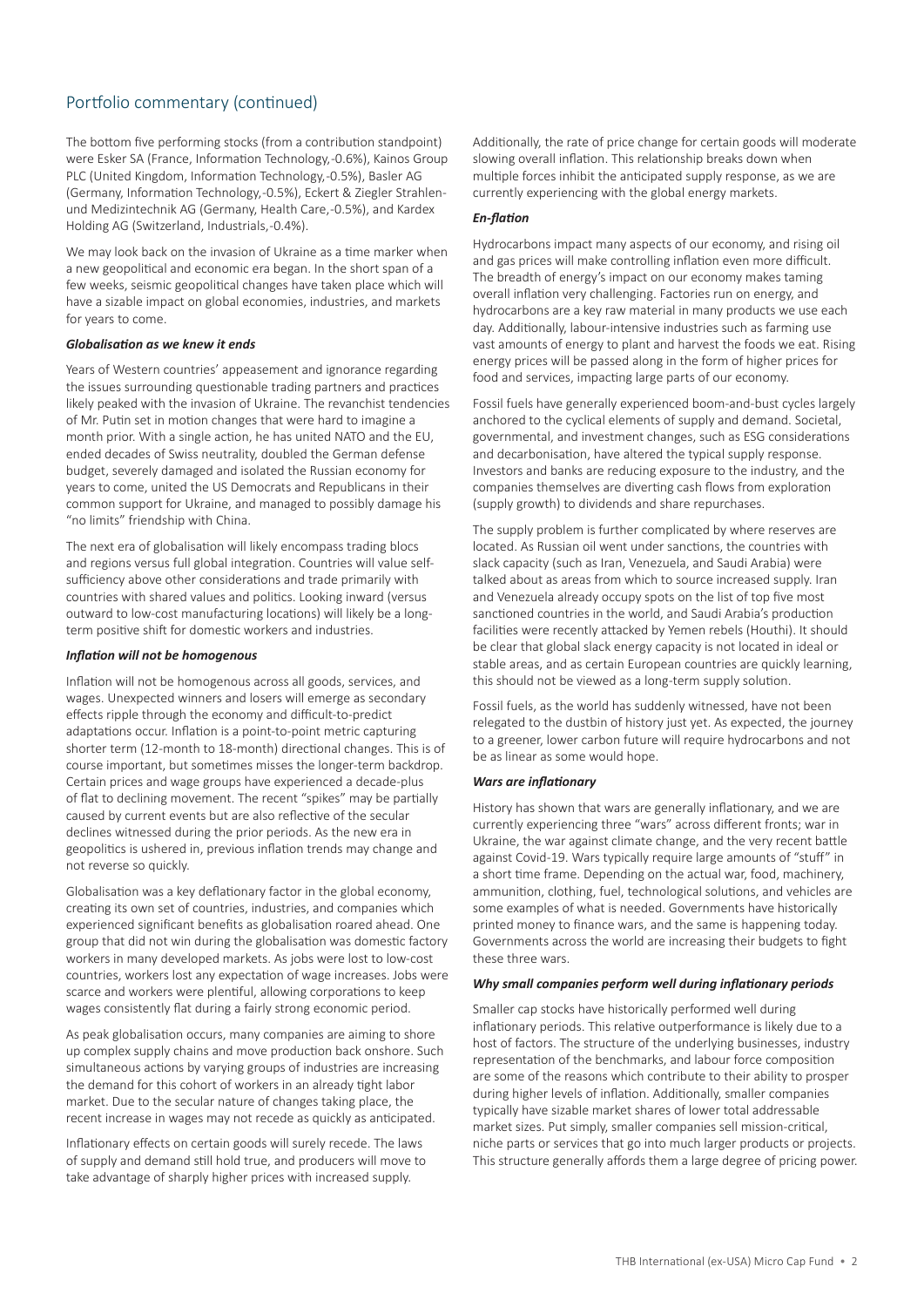# Portfolio commentary (continued)

#### *Inflationary opportunities in today's markets*

Every market cycle, even with similar drivers such as inflation, will have differing sets of companies that prosper. THB's investment process seeks out companies with traits such as low levels of debt, pricing power, high operating margins, and high returns on capital. Many of these traits are also shared by businesses which should prosper during inflationary periods.

Considering today's economic structure and inflation backdrop, THB sees a host of attractive opportunities. Some are textbook inflation hedges, and others are more tangential and situational to today's environment. These opportunities include:

- Commodity producers: energy, metals, chemicals, wood products, fertilisers, aggregates, and food producers
- Commodity producer ecosystem: companies that sell to or that service commodity producers will benefit from the higher volumes and increased revenue from their customers. These include oil service companies and machinery producers
- Distributors: companies that distribute various goods (machinery, food, technology, chemicals) stand to benefit from inflation, assuming they are able to hold margins. They will experience higher gross margin revenue over some element of fixed costs
- People businesses/services: In the current very tight labour market, having an intact team that can provide various services will be in high demand. Customers may not have the ability to find and retain personnel needed to perform certain services. Companies which can provide them in a timely, efficient manner should do well
- Technology companies: broad wage and goods inflation will spur capital investment into projects which increase efficiency and productivity. Software, services, and hardware will all be needed.

# Stocks in focus

THB's portfolio companies continue to deploy capital with the goal of increasing shareholder value. They announced 22 share repurchase authorisations and 28 acquisitions in the first quarter.

During the quarter, THB added two new holdings to the strategy which it believes stand to benefit from the transition to electric vehicles (EVs). A significant amount of metals such as nickel, lithium and cobalt will be required to increase the production of these cars and their batteries.

#### **Imdex Ltd (Australia)**

Imdex is a global mining technology company that develops drilling optimisation products and cloud-connected sensors. Its solutions provide real-time rock knowledge and data that enables fast, successful and cost-effective operations to drilling contractors and resource companies. Imdex IoG sensors enable creation of a virtual rock model for critical analysis and precision mining, which helps their customers reduce GHG emissions from mining operations.

Imdex has a global presence in all key mining regions of the world and a comprehensive distribution network. It is well positioned to benefit from increasing capital spending due to demand for critical metals used in clean energy such as electric vehicles and batteries. For the world to achieve its net-zero goals, the aluminum, copper and nickel industries need to double in size by the late 2020s, while lithium and cobalt mining would need to increase fivefold.

#### **Karora Resources (Canada)**

Karora is a Canada-listed company with two gold mining operations in Western Australia: Beta Hunt Mine and Higginsville Gold Operations. The company is investing in more exploration projects in the nearby area to leverage their milling process in a hub-and-spoke model. They are also exploring the option to mine nearby nickel.

The company has an attractive ESG profile, reaching carbon neutrality in 2021 through both direct GHG reduction initiatives and offset projects in renewables and Australian reforestation under the Australian government's Climate Active Program.

New CEO Paul Huet, who joined the company in 2019, brought 30 years of industry experience in the mining industry and a strong operational track record.

#### *Outlook*

Many of the challenges and opportunities witnessed and discussed over the past year remain in place. Like Covid-19, the war in Ukraine appears to be another accelerant for preexisting trends. In the short term, higher levels of volatility may be experienced as recalibration to a new geopolitical and inflationary environment takes place. Longer term, THB believes there are many positive developments and conditions which will increase the opportunity set for smaller company investors.